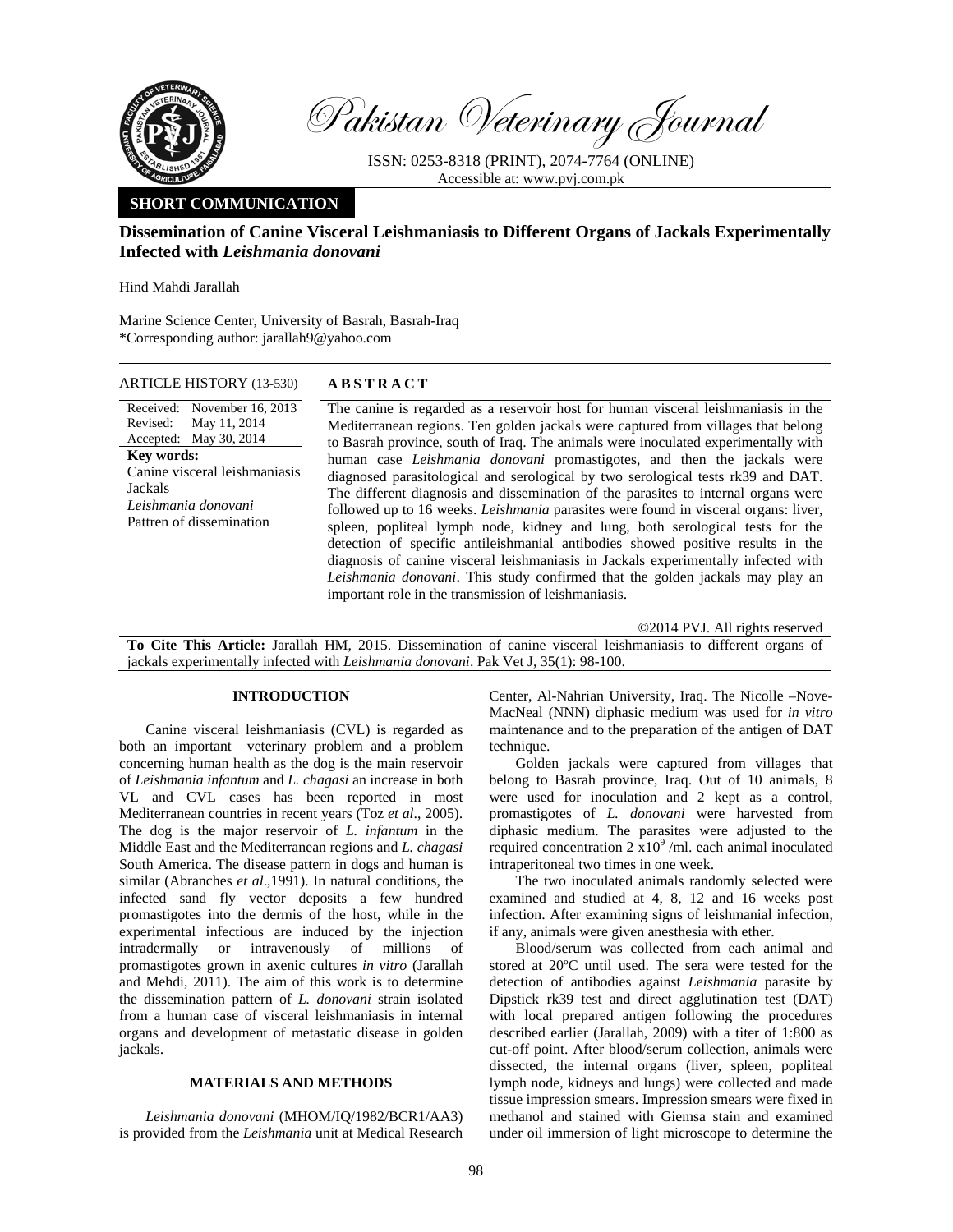amastigote form. Internal organs were subjected to aspiration of material for culture aseptically on diphasic medium; the development of promastigote form was checked microscopically at weekly intervals.

#### **RESULTS**

There are no clinical signs such as skin infection, hair down and ocular-nose secretion that appeared on infected animals in this study. Abnormal nails and abdominal enlarged were observed in  $62.5$  and  $37.5\%$  animals at  $12<sup>th</sup>$ and  $15<sup>th</sup>$  weeks post infection, respectively. By smear study and Dipstick rk39 test detected *Leishmania donovani* at 12 and 16 weeks post infection in jackals whereas culture evaluation detected infection as early as 8 week while with DAT test infection was detected at 4<sup>th</sup> week of infection (Table 1). Parasites were not detected by smear examination in kidneys and lungs at any experimental days while in spleen, liver and popliteal lymph nodes parasites were detected from all,  $4<sup>th</sup>$  week,  $8<sup>th</sup>$  week and  $12<sup>th</sup>$  week, respectively in various intensities (Table 2). Culture examination showed presence of parasites in all experimental days in spleen, showed presence of parasites from 4<sup>th</sup> week while (liver and popliteal lymph nodes), kidneys and lungs showed at  $8<sup>th</sup>$ week,  $12<sup>th</sup>$  and  $16<sup>th</sup>$  week, respectively (Table 2).

**Table 1:** Methods used for the diagnosis of *Leishmania donovani* in experimentally infected jackals

| Weeks post | Diagnosis    |         |                    |          |  |  |
|------------|--------------|---------|--------------------|----------|--|--|
| infection  | Parasitology |         | Serology           |          |  |  |
|            | Smear        | Culture | Dipstick rk39 test | DAT test |  |  |
|            | -            |         |                    |          |  |  |
|            |              |         | N                  |          |  |  |
| רו         |              |         |                    |          |  |  |
| 16<br>.    | _ _          |         |                    |          |  |  |

N: Negative; P: Positive

**Table 2:** Detection of parasites in visceral organs by microscopic examination

| Organs               | Method | Weeks post infection |           |           |         |
|----------------------|--------|----------------------|-----------|-----------|---------|
|                      |        |                      | 8         | 12        | 16      |
| Liver                |        |                      | $\ddot{}$ | $\ddot{}$ | $++$    |
|                      |        | N                    | P         | P         | P       |
| Spleen               | S      | $\ddot{}$            | $^{++}$   | $^{++}$   | $^{++}$ |
|                      |        | P                    | P         | P         | P       |
| Popliteal lymph node | s      |                      |           | ÷         | $++$    |
|                      |        | N                    | P         | P         | P       |
| Kidneys              | S      |                      |           |           |         |
|                      |        | N                    | N         | P         | P       |
| Lungs                | S      |                      |           |           |         |
|                      |        | N                    | N         | N         | P       |

S: Smears; C: Culture; N: Negative; P: Positive; -:No *Leishmania* amastigotes seen after 10 minutes search; +: *Leishmania* amastigotes scare; ++: *Leishmania* amastigotes numerous; +++: *Leishmania* amastigotes very numerous

# **DISCUSSION**

The skin is considered the most important tissue reservoir of parasites in healthy and sick *Leishmania*  infected dog (Solano-Gallego *et al*., 2001). Different species cause by clinically distinct diseases and the severity of the disease caused by any given parasite can vary markedly between individual hosts (Jarallah, 2011). Animals models are expected to mimic the pathological features and immunological responses observed in humans when exposed to a variety of *Leishmania* spp.

99 **Pak Vet J, 2015, 35(1): 98-100.**

with different pathogenic characteristics. Surveillance of the canine reservoir is highly important to help control of VL in human (Jarallah, 2009). In the present study the performance of Direct Agglutination Test (DAT) assay is evaluated, dipstick rk39 test and parasitological detection for diagnosis of Canine Visceral Leishmaniasis (CVL) of jackals experimentally were infected with *L. donovani* strain a human cases of visceral leishmaniasis. The results showed that the standard DAT was highly sensitive for the detection of the anti-leishmanial antibodies from other diagnostic methods. According to previous studies (Jarallah, 2009) the performance of the DAT for detection of *L. infantum* infection in human and dogs was excellent. Parasitological confirmation might be the best standard for diagnosing VL, but not for diagnosing infection with *L. donovani* complex in a community at risk (Jarallah and Aabadi, 2012). During the parasitological diagnosis, the various types of inflammatory cells were monitored. A relationship was found between the several of inflammatory cells in the smears and the number of amastigotes (Jarallah and Awad, 2006). The leishman bodies, amastigotes cannot survive outside the macrophage because of the human immune system (Dabiri *et al*., 2001).

The results of this studying have demonstrated that the golden jackals are suitable animals for studding experimentally canine visceral leishmaniasis. *L. donovani* in this animal model produced disseminated infection in internal visceral organs. The parasite had the ability to disseminate to visceral organs firstly to spleen at 4 weeks post infection, liver and popliteal lymph node at 8 weeks post infection and kidney at the 12 weeks post infection. The results obtained in this study simulate the observation of other investigation, which demonstrated the dissemination of the *L. major* parasites that occurs in Balb/c mice (Jarallah, 2003). On the other hand, Youssef *et al*. (1996) reported that the invasion of the lung by *L. tropica* strain was observed at 8 weeks post infection, but the invasion of parasite for the lung only observed at  $16<sup>th</sup>$ weeks post infection. No amastigotes found in tissue impression smears for kidney and lung in spite of the fact that there are positive growths that occurred in cultured kidney and lung of jackals in NNN media. The standard diagnosis of VL is parasites (amastigotes) identification in tissue smears with aspirate materials of liver, spleen, lymph node and bone marrow (Murray *et al*., 2005). There are no clinical signs such as skin infection, hair down and ocular- nose secretion that appeared on infected animals in this study, while the abnormal nails and abdominal enlargement appeared in this study. In recent study, it is shown that it is possible to detect sick dogs with normal skin, but harboring parasites as well (Solano-Gallego *et al*., 2004). The symptomatic dogs probably play an important role in the transmission of leishmaniasis. The presence of *Leishmania* parasite in dogs without clinical signs enhances the importance of asymptomatic dogs in the epidemiology of VL. The present study describes a remarkable pathological picture of jackals experimentally infected with *L*. *donovani*. Our results demonstrated that both serological tests DAT and rk39 dipstick a test that gives positive results for the diagnosis of canine visceral leishmaniasis, the parasite disseminated from the site of inoculation to visceral